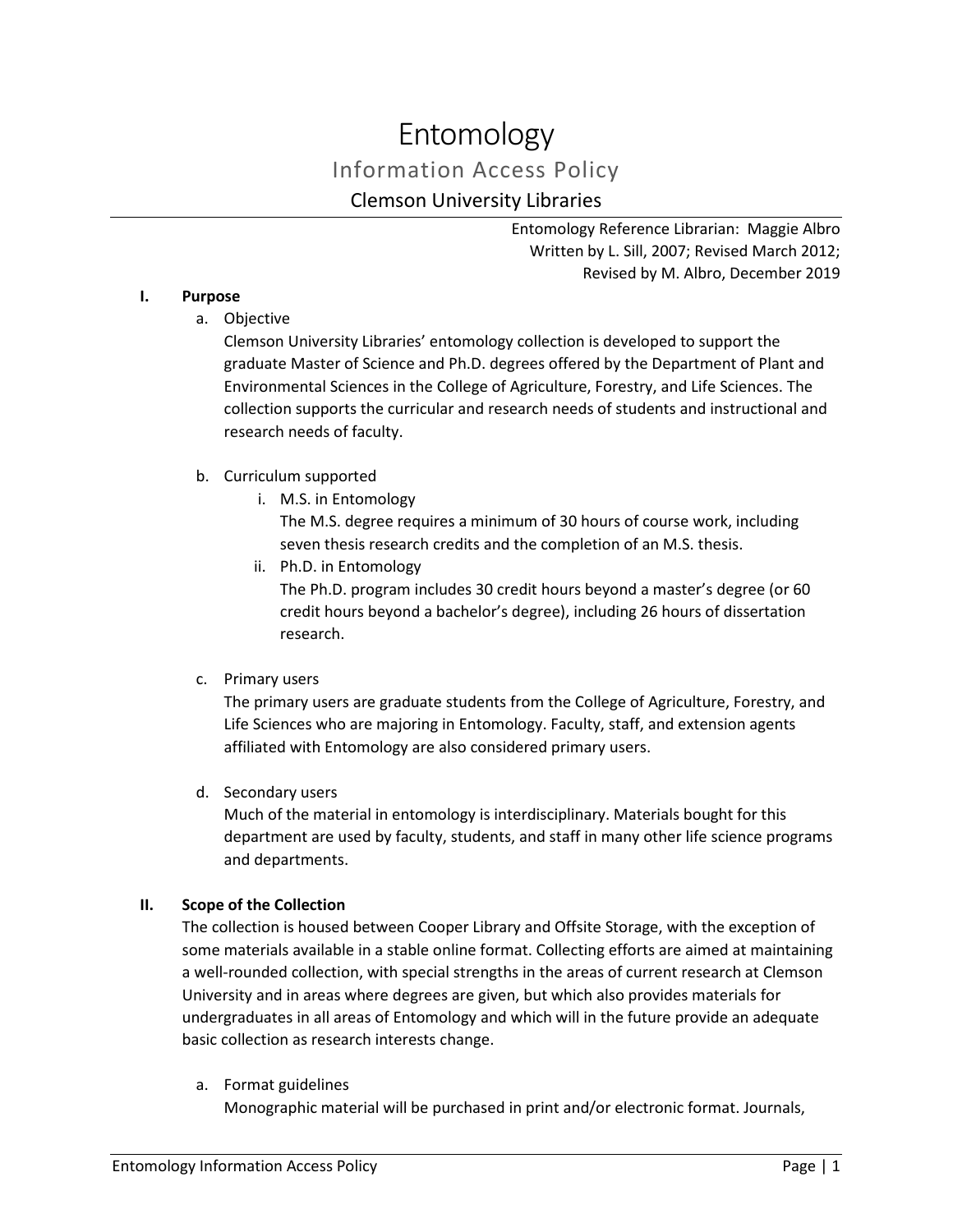handbooks, manuals, and encyclopedias will be in electronic format, if available. DVDs will be purchased as requested by the faculty.

b. Language guidelines

Primarily English-language materials will be selected. If materials in other languages are collected they must generally contain information not readily available in English.

c. Geographical guidelines

Some of the material in Entomology describes subjects which are independent of geography. Entomology materials concerning topics in South Carolina, the Southeastern United States, and North America will be emphasized.

# d. Chronological guidelines

Most books considered for purchase are current; materials published prior to the most recent five years are purchased very selectively.

# e. Types of materials excluded

The following materials will be excluded unless there is an extraordinary need and/or a specific request:

- i. Workbooks
- ii. Computer software
- iii. Rare materials
- iv. Textbooks

# **III. Subject Classifications Collected**

|     | <b>Primary Subject Classifications:</b> |                                           |
|-----|-----------------------------------------|-------------------------------------------|
|     | Insects                                 | QL 461 - QL 599.82                        |
|     | Entomology, economic                    | SB 818+                                   |
|     | Entomaphagous arthropods                | SB 933.33                                 |
|     | Entomophagous insects                   | SB 933.33                                 |
|     | <b>Related Classifications</b>          |                                           |
|     | Insect resistance                       | SB 933.2                                  |
|     | Insecticides, microbial                 | SC 933.34                                 |
|     | Insects, scale                          | SC 939                                    |
| IV. | <b>Core Entomology Journals</b>         |                                           |
|     | African Entomology                      | <b>Biocontrol</b>                         |
|     | Agricultural and Forest Entomology      | <b>Bulletin of Entomological Research</b> |
|     | Annals of the Entomological Society     | Canadian Entomologist                     |
|     | of America                              | Ecological Entomology (formerly           |
|     | Annual Review of Entomology             | Transactions of the Royal                 |
|     | Applied Entomology and Zoology          | Entomological Society of London)          |
|     | Archives of Insect Biochemistry and     | Entomologia Experimentalis et             |
|     | Physiology                              | Applicata                                 |
|     |                                         |                                           |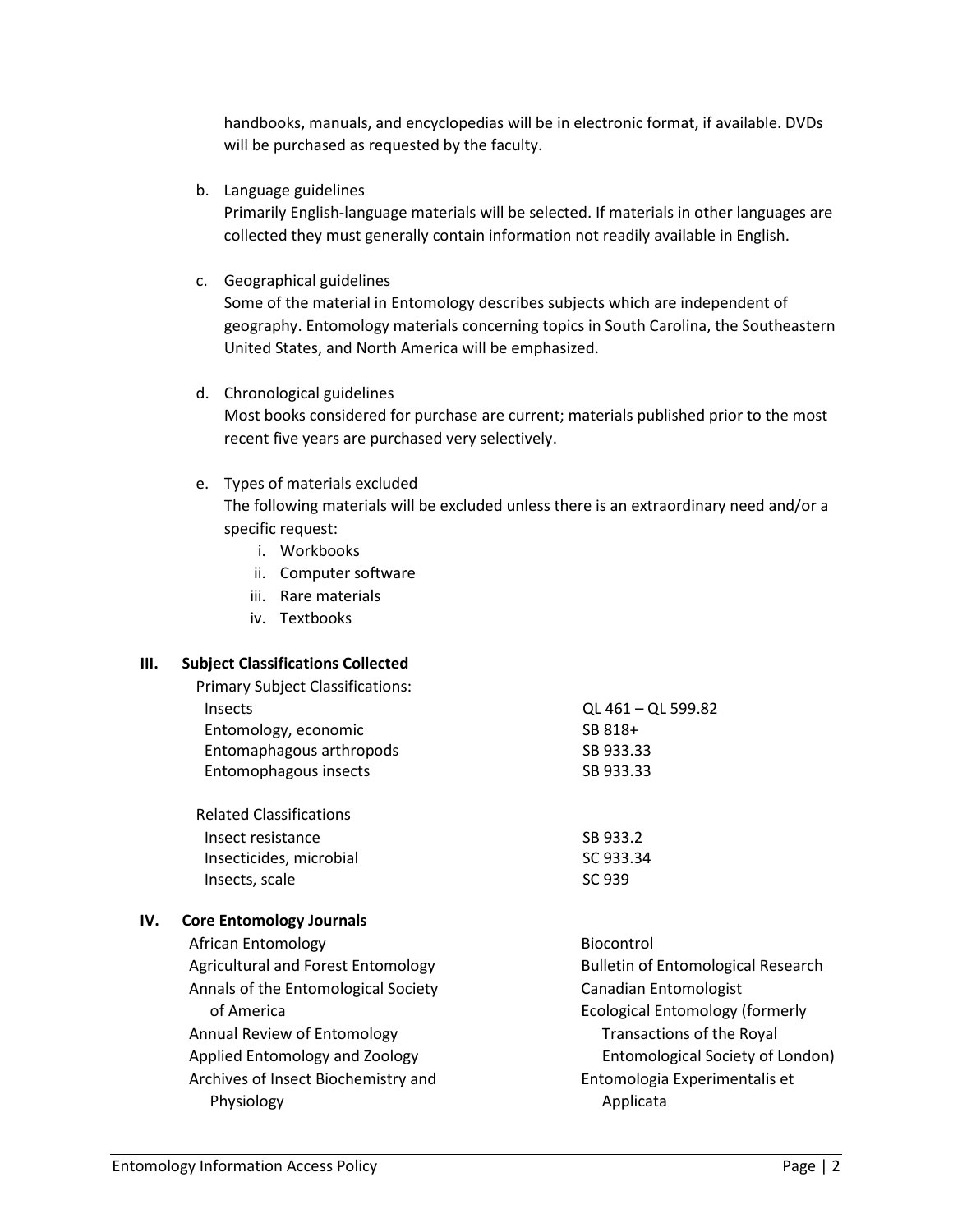Entomological News Entomological Science Entomologische Zeitschrift Entomologist's Monthly Magazine Environmental Entomology Experimental and Applied Acarology Florida Entomologist Insect Biochemistry (renamed Insect Biochemistry and Molecular Biology) Insect Biochemistry and Molecular Biology (formerly Insect Biochemistry) Insect Systematics and Evolution (formerly Entomologica Scandinavica) Insectes Sociaux Insect Molecular Biology International Journal of Insect Morphology and Embryology (renamed Arthropod Structure & Development) Japanese Journal of Applied Entomology and Zoology Japanese Journal of Entomology (new series began in 1999) Journal of Applied Entomology (formerly Zeitschrift für Angewandte Entomologie) Journal of Arachnology Journal of Economic Entomology Journal of Entomology, Series B: Taxonomy (renamed Systematic Entomology) Journal of Hymenoptera Research Journal of Insect Behavior Journal of Insect Conservation Journal of Insect Pathology (renamed Journal of Invertebrate Pathology) Journal of Invertebrate Pathology (formerly Journal of Insect Pathology) Journal of Medical Entomology

Journal of the American Mosquito Control Association (formerly Mosquito News) Journal of the Kansas Entomological Society Journal of Vector Ecology Medical and Veterinary Entomology Mosquito News (renamed Journal of the American Mosquito Control Association) Pan-Pacific Entomologist Pest Management Science Physiological Entomology (formerly Proceedings of the Royal Entomological Society of London, parts A and C) Proceedings of the Entomological Society of Washington Proceedings of the Royal Entomological Society of London, Series A: General Entomology (renamed Physiological Entomology) Proceedings of the Royal Entomological Society of London, Series B: Taxonomy (renamed Systematic Entomology) Southwestern Entomologist Systematic Entomology (formerly Proceedings of the Royal Entomological Society of London, Series B: Taxonomy and Journal of Entomology, Series B: Taxonomy) The Coleopterists Bulletin The Entomologist The Entomologist's Record and Journal of Variation Transactions of the American Entomological Society Transactions of the Royal Entomological Society of London (renamed Ecological Entomology) Zeitschrift für Angewandte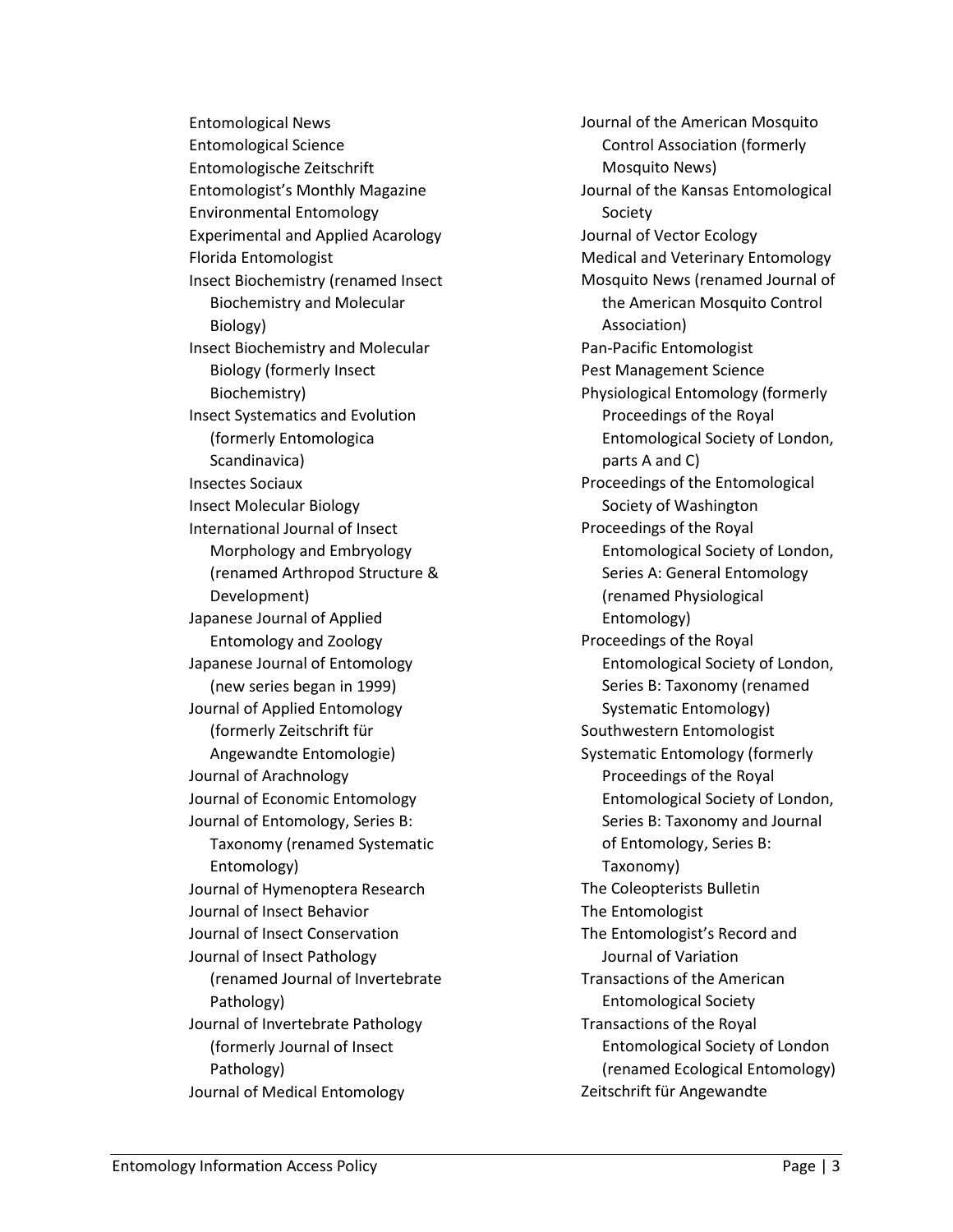Entomologie (renamed Journal of Applied Entomology)

#### Zoosystema

#### **V. Core Entomology Databases and Indexes**

Biological and Agricultural Index Plus BIOSIS Current Contents Medline (PubMed) PubMed (Medline) Science Citation Index

SciFinder Scholar **TOXLINE** TOXNET Web of Science Zoological Record

#### **VI. Access to Information not Available On-site**

a. Remote Storage

Online request forms and document delivery enable access to materials in Clemson Libraries' remote storage facilities within 24 business hours.

#### b. Interlibrary Loan

The primary access point for journals and secondary access point for books not owned or accessible by Clemson Libraries will be Interlibrary Loan. This service is free to Clemson University students, faculty, and staff.

#### c. PASCAL Delivers

The primary access point for books not owned or accessible by Clemson Libraries will be PASCAL Delivers. This service provides access to books owned by other academic libraries in the state of South Carolina and is free to Clemson University students, faculty, and staff.

#### **VII. Selection Tools Used**

- a. Faculty and student requests and recommendations
- b. Course syllabi
- c. Major Entomology journals
- d. Publishers' websites and catalogs
- e. An approval plan
- f. GOBI online database
- g. Circulation, Interlibrary Loan, and PASCAL Delivers activity

#### **VIII. Deselection Guidelines**

Monographic material, with an imprint of 15 years ago or earlier, which has not circulated for the last ten years, will be reviewed for deselection. Statistical reports are available for review of these titles. Due to the need to maintain materials for historical research and/or reference, older materials may be kept even if they have not circulated recently. If a book has not circulated and is historically important, Special Collections will be asked to house it. If Special Collections does not take the item, storage will be considered if the item is rare or unique to Clemson.